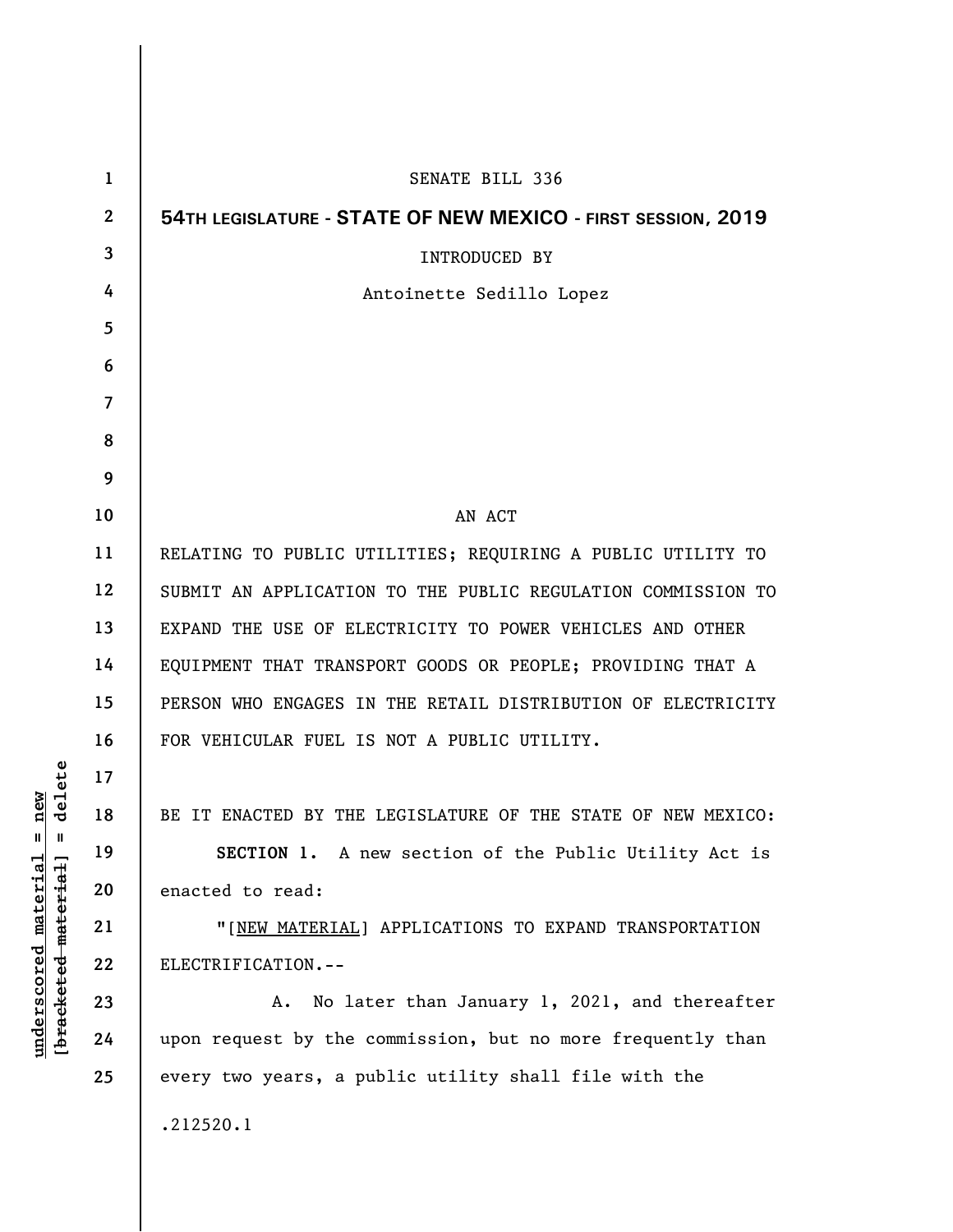**1 2 3 4 5 6 7 8 9 10**  commission an application to expand transportation electrification. Applications may include investments or incentives to facilitate the deployment of charging infrastructure and associated electrical equipment that support transportation electrification, including electrification of public transit and publicly owned vehicle fleets, rate designs or programs that encourage charging that supports the operation of the electric grid and customer education and outreach programs that increase awareness of such programs and of the benefits of transportation electrification.

B. When considering applications for approval, the commission shall consider whether the investments, incentives, programs and expenditures are:

(1) reasonably expected to improve the public utility's electrical system efficiency, the integration of variable resources, operational flexibility and system utilization during off-peak hours;

(2) reasonably expected to increase access to the use of electricity as a transportation fuel, with special consideration given for increasing such access to low-income users and users in underserved communities;

(3) designed to contribute to meeting air quality standards and reducing statewide emissions of greenhouse gases to forty percent below 1990 levels by 2030 and to eighty percent below 1990 levels by 2050;

 $- 2 -$ 

.212520.1

 $\frac{1}{2}$  bracketed material = delete **[bracketed material] = delete**  $anderscored material = new$ **underscored material = new**

**11** 

**12** 

**13** 

**14** 

**15** 

**16** 

**17** 

**18** 

**19** 

**20** 

**21** 

**22** 

**23** 

**24** 

**25**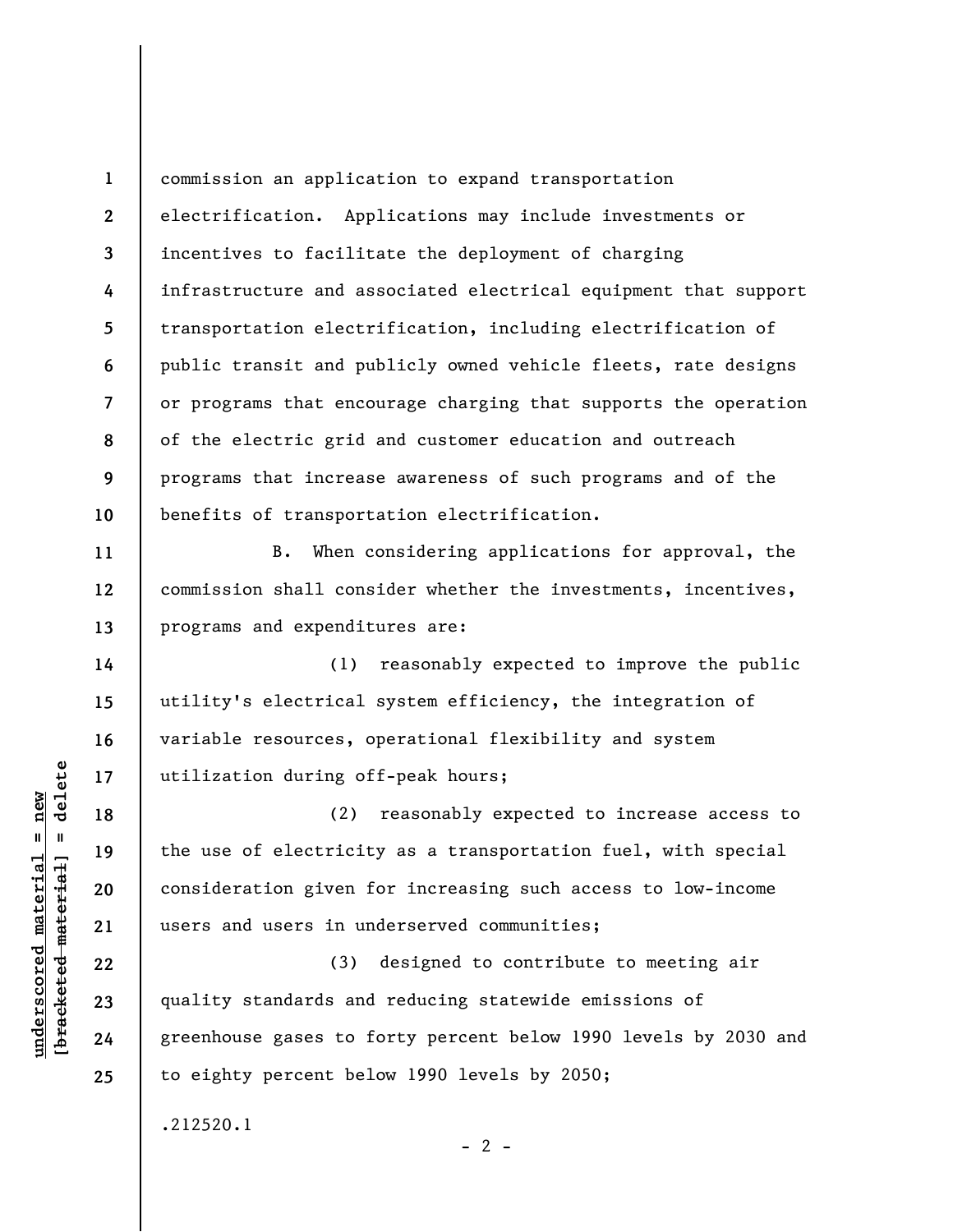| $\mathbf{1}$             | (4) reasonably expected to stimulate                           |
|--------------------------|----------------------------------------------------------------|
| $\boldsymbol{2}$         | innovation, competition and increased consumer choices in      |
| 3                        | transportation electrification and related infrastructure and  |
| 4                        | services; attract private capital investments; provide         |
| 5                        | reasonable customer protections; and utilize high quality jobs |
| 6                        | and skilled worker training programs;                          |
| $\overline{\mathcal{L}}$ | (5)<br>reasonable and prudent, as determined by                |
| 8                        | the commission; and                                            |
| 9                        | (6) transparent, incorporating public                          |
| 10                       | reporting requirements to inform program design and commission |
| 11                       | policy.                                                        |
| 12                       | C. A public utility that undertakes measures to                |
| 13                       | expand transportation electrification pursuant to this section |
| 14                       | shall have the option of recovering the public utility's       |
| 15                       | reasonable costs for the expansion through a commission-       |
| 16                       | approved tariff rider or base rate or both.                    |
| 17                       | As used in this section:<br>$D$ .                              |
| 18                       | (1) "low-income" means annual household                        |
| 19                       | adjusted gross income, as defined in the Income Tax Act, of    |
| 20                       | equal to or less than two hundred percent of the federal       |
| 21                       | poverty level;                                                 |
| 22                       | "transportation electrification" means the<br>(2)              |
| 23                       | use of electricity from external sources to power all or part  |
| 24                       | of passenger vehicles, trucks, buses, trains, boats or other   |
| 25                       | equipment that transport goods or people; and                  |
|                          | .212520.1                                                      |
|                          |                                                                |

## $[bracketeed-materiat] = delete$ **[bracketed material] = delete**  $underscored material = new$ **underscored material = new**

- 3 -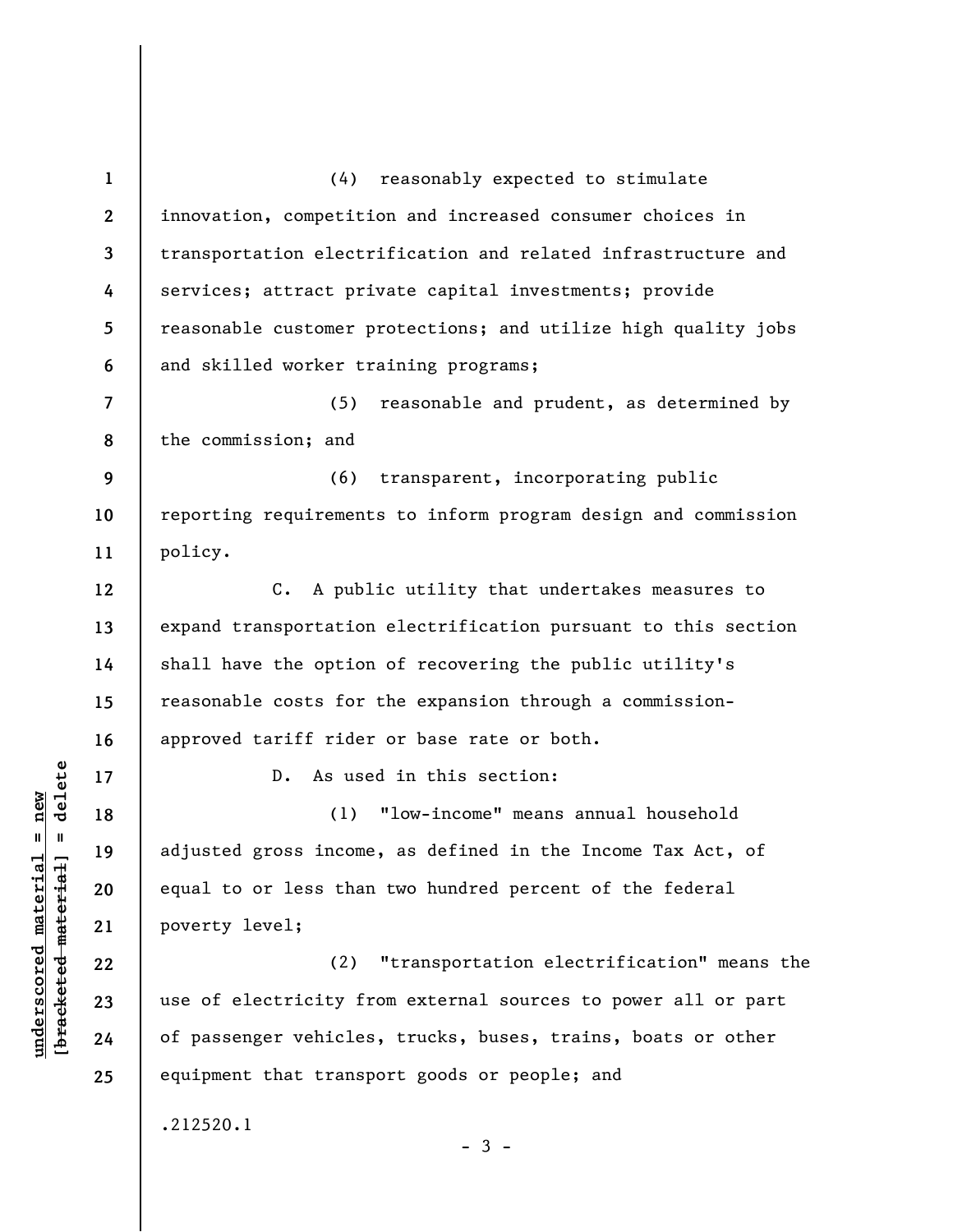**1 2 3 4 5 6 7 8 9 10 11 12 13 14 15 16 17 18 19 20 21 22 23 24 25**  (3) "underserved community" means an area in this state, including a county, municipality or neighborhood, or subset of such area, where the median income of the area is low-income." **SECTION 2.** Section 62-3-4 NMSA 1978 (being Laws 1967, Chapter 96, Section 4, as amended) is amended to read: "62-3-4. LIMITATIONS AND EXCEPTIONS.-- A. The term "public utility" or "utility", when used in the Public Utility Act, shall not include: (1) any person not otherwise a public utility who furnishes the service or commodity only to [himself, his] that person or that person's employees or tenants, when such service or commodity is not resold to or used by others, or who engages in the retail distribution of natural gas or electricity for vehicular fuel; or (2) a corporation engaged in the business of operating a railroad and that does not primarily engage in the business of selling the service or commodity but that only incidentally to its railroad business or occasionally furnishes the service or commodity to another under a separate limited or revocable agreement or sells to a utility or municipality for resale, or that sells the service or commodity to another railroad, the state or federal government or a governmental agency, or that sells or gives for a consideration under revocable agreements or permits quantities of water out of any .212520.1

- 4 -

 $\frac{1}{2}$  intereted material = delete **[bracketed material] = delete**  $underscored material = new$ **underscored material = new**